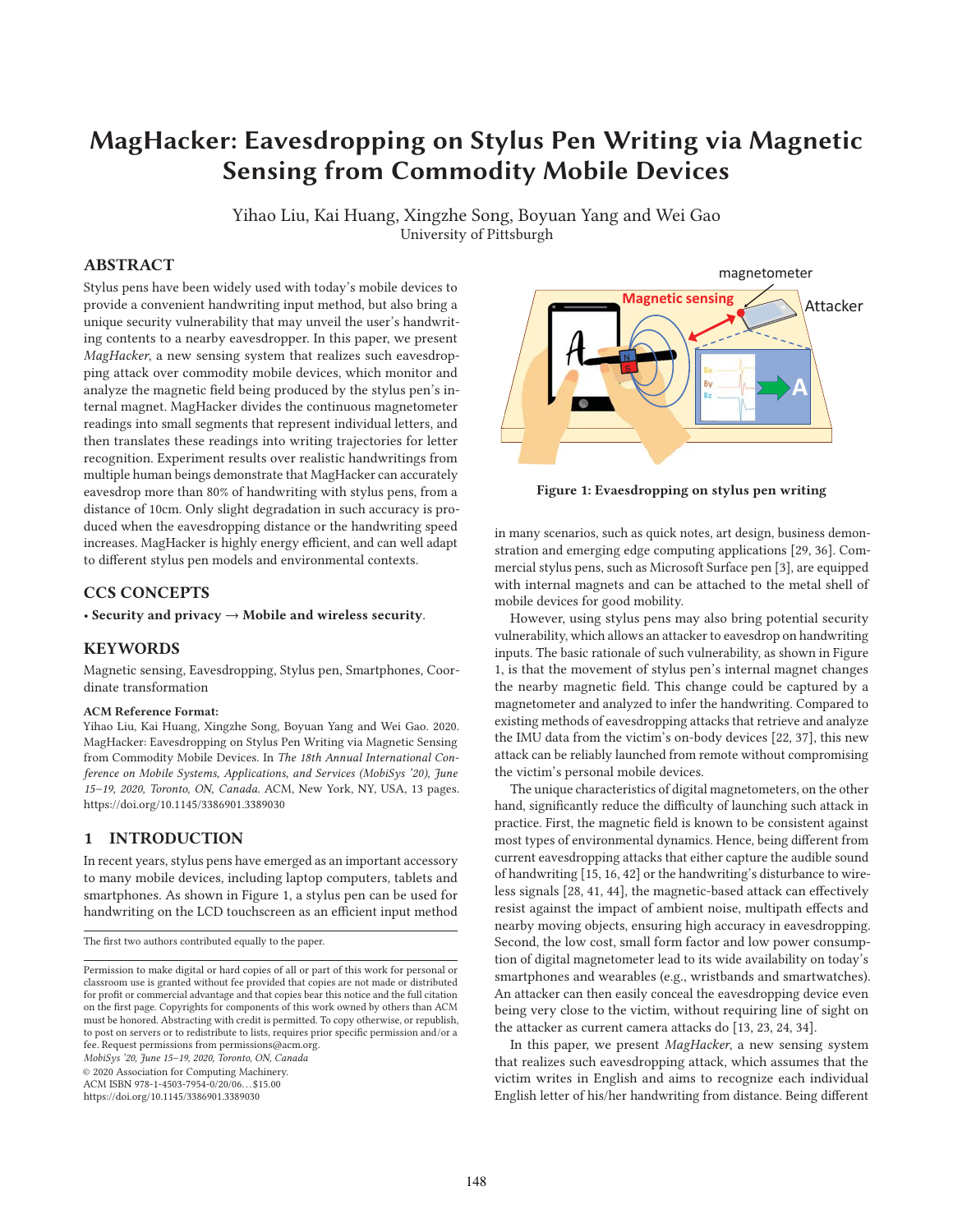|                                   | Accuracy | Environment  | Hardware  | Concealment | Attack   | Response  |
|-----------------------------------|----------|--------------|-----------|-------------|----------|-----------|
|                                   |          | adaptability | cost      |             | distance | delay     |
| IMU sensing $[22, 37]$            | Low      | Low          | Low       | None        | None     | Low       |
| Audio capture $[15, 16, 42]$      | Low      | Very Low     | Medium    | Medium      | Medium   | Medium    |
| Camera capture [13, 23, 24, 34]   | High     | Medium       | High      | Very Low    | Low      | Very High |
| Wireless sensing $[28, 41, 44]$   | High     | Low          | Very High | High        | Medium   | High      |
| Magnetic sensing [11, 12, 32, 40] | Medium   | High         | High      | Medium      | Low      | Medium    |
| MagHacker                         | High     | Very High    | None      | Very High   | Medium   | Low       |

**Table 1: Comparison of the approaches to eavesdropping on handwriting**

from existing work on magnetic sensing that uses multiple custom magnetometers to track the magnet's 3D position [11, 12, 32, 40], MagHacker only uses the readings from a single magnetometer on the commodity mobile device operated by the attacker, and requires no extra hardware.

To ensure accuracy, MagHacker divides the continuous magnetometer readings into small segments, each of which corresponds to a letter being written and is individually recognized. This segmentation, however, is challenging because of the heterogeneous efforts to write different letters<sup>1</sup>, which make it hard to estimate the duration of writing each letter. Instead, MagHacker exploits the fluctuation of humans' speed of hand movement in writing, which changes less frequently in transition between letters [27, 31]. MagHacker calculates the victim's speed of hand movement from magnetometer readings and applies Continuous Wavelet Transform (CWT) to the time series data of movement speed. The produced spectrogram, then, represents the frequency of speed changes and can be used for segmentation.

The readings from digital magnetometers, on the other hand, are given in form of 3D magnetic field strengths and may not directly reflect the handwriting trajectory (i.e., the movement of magnet in stylus pen). In particular, the correspondence between magnetometer readings and magnet movement depends on the relative positioning between the magnetometer and the magnet, and is non-linear in most cases. MagHacker addresses this challenge with coordinate projection and transformation: the 3D magnetometer readings of each handwritten word is first projected to a 2D plane with the minimum distortion, and the 2D magnetometer readings of each letter in the word are then separately transformed to the magnet's coordinate system. Afterward such projection and transformation, the magnetometer readings represent the handwriting trajectories and are applied to a Convolutional Neural Network (CNN) classifier for recognition.

To the best of our knowledge, MagHacker is the first work that uses a single magnetometer on commodity mobile devices to eavesdrop on humans' handwriting. It widely applies to different types of mobile devices ranging from smartphones to digital wearables, and unveils an important security vulnerability that may potentially leak mobile users' personal sensitive information at very low attacking costs. For example, people's personal communication with others may be exposed to a nearby attacker, and the leakage of

important credentials could be vital to the victim's personal and financial safety. Our detailed technical contributions are as follows.

- We quantitatively investigated different frequency components on the CWT spectrogram to ensure appropriate segmentation of magnetometer readings, and effectively removed the impact of humans' heterogeneous hand motions and writing speeds.
- We minimized the distortion of handwriting trajectories being translated from magnetometer readings, by adapting the coordinate projection and transformation to the unique condition of each handwritten letter.
- We incorporated the humans' heterogeneous handwriting patterns and habits into account when designing the CNN classifier for letter recognition, and effectively prevented the classifier from overfitting by augmenting the training data.

We have implemented and tested MagHacker over a wide collection of commodity mobile devices (e.g., Apple iPhone Xs and Google Pixel 2 XL smartphones) and stylus pen products (e.g., Microsoft Surface Pen, Adonit Snap 2 Pen and Maglus Pen), and evaluated the eavesdropping performance of MagHacker with five student volunteers who handwrote all the possible combinations and transitions of English letters. From our experiment results, we have the following conclusions:

- MagHacker is highly accurate. MagHacker can correctly recognize more than 80% of lowercase and uppercase letters being written by all experiment participants, with different writing patterns and habits.
- MagHacker is highly adaptive. MagHacker can well adapt to the heterogeneous writing speeds of humans, and can achieve good accuracy of eavesdropping over different stylus pen models. It can also retain the accuracy of eavesdropping in different environmental conditions, even with nearby metal objects.
- MagHacker is widely applicable. MagHacker allows the attacker to effectively eavesdrop within the physical proximity of the victim, and achieve good accuracy with an eavesdropping distance up to 20cm. It also incurs the minimum power consumption on the attacking device and hence allows several hours of continuous eavesdropping.

## **2 BACKGROUND AND DESIGN CHALLENGES**

To better understand the design of MagHacker, we first describe the threat model and technical background of magnetic sensing. We

<sup>1</sup>Writing different English letters involves different numbers of strokes. For example, some simple letters like 'c' only involve one stroke but others like 'm' and 'w' involve three or more strokes.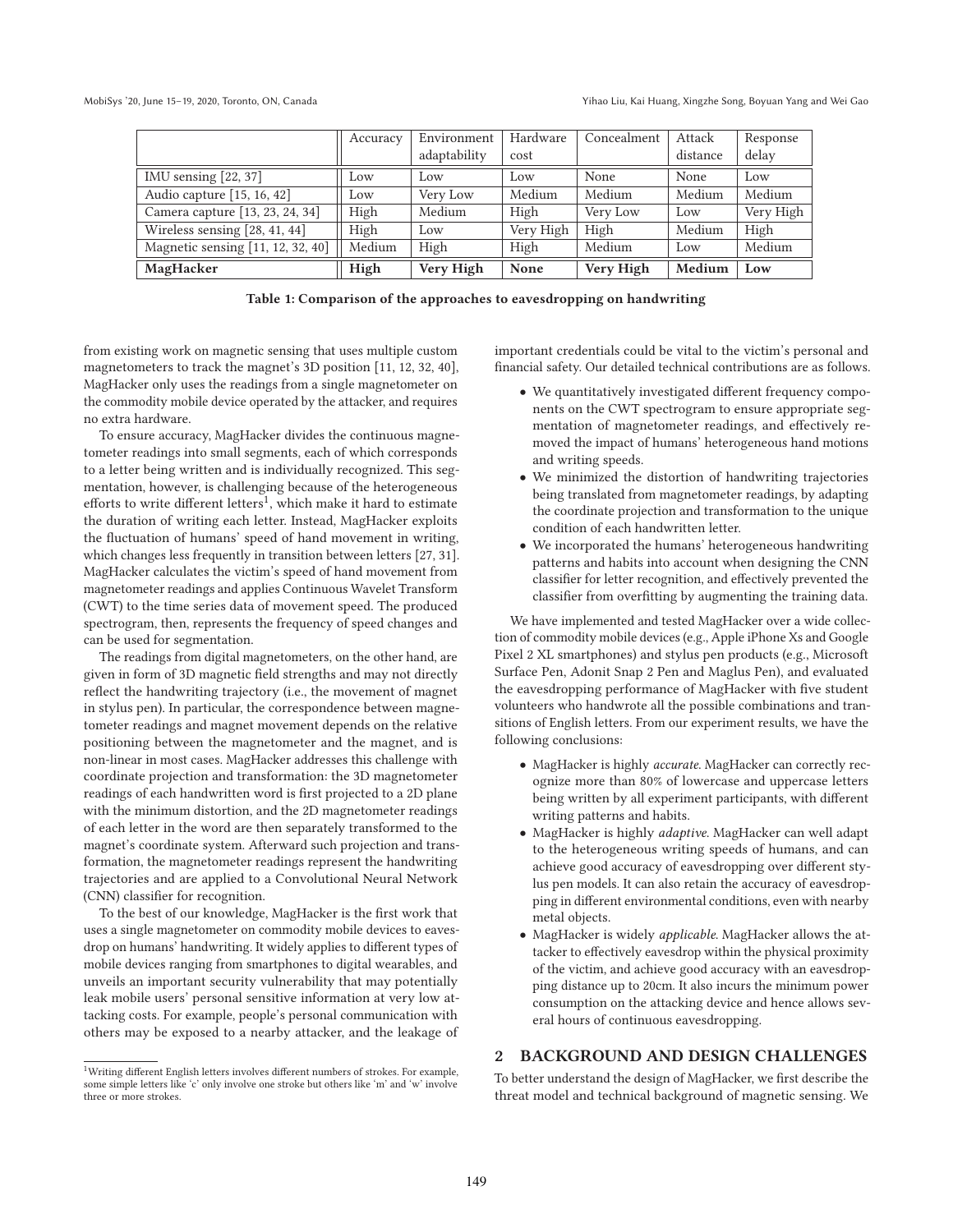

**Figure 2: Magnetic sensing**

then motivate our design by demonstrating the technical challenges raised by the characteristics of magnetic sensing.

#### **2.1 Threat Model**

MagHacker considers that an attacker uses a mobile device with digital magnetometer to eavesdrop in the physical proximity of victim. The attacking device is well concealed, so that the victim is unaware of eavesdropping even if the attacking device is in his/her line of sight. In practice, such concealment can be achieved by running a background process at the attacking device that retrieves and analyzes magnetometer readings without any screen display.

MagHacker does not require the attacker to compromise the victim's device, nor to physically contact the victim's body, stylus pen or the writing surface. We assume that the attacker has line of sight to the victim and can monitor the victim's body movement. Such knowledge about the victim's body movement is far from sufficient to derive the victim's handwriting, but allows the attacker to tell when the victim starts and stops handwriting with the stylus pen. The attacker can then remotely start and stop the eavesdropping accordingly, without physically touching the eavesdropping device and impairing the attacker's concealment.

#### **2.2 Magnetic Sensing**

Digital magnetometers on commodity mobile devices (e.g., smartphones and smartwatches) can produce readings with a high sampling rate of 100Hz, which is sufficient to capture the magnet's subtle movements. Figure 2 illustrates how the magnetic field emanated from a magnet is being sensed by a magnetometer, in the magnet's coordinate system where the magnet stands at  $(0, 0)$ . Since the magnet in the stylus pen is usually a bar magnet, its emanated magnetic field is symmetric about its Y axis and has zero strength at the Z axis. Hence, without loss of generality, we project the magnetometer's position to the magnet's X-Y plane as  $(x_m, y_m)$ . Then, the magnetic field at  $(x_m, y_m)$  can be decomposed into tangential and radial components as

$$
\begin{cases}\nB_{rm} = \frac{\mu_0 M cos \theta}{2\pi r^3} = \frac{\mu_0 M r cos \theta}{2\pi r^4} = \frac{\mu_0 M}{2\pi r^4} y_m \\
B_{\theta m} = \frac{\mu_0 M sin \theta}{4\pi r^3} = \frac{\mu_0 M r sin \theta}{4\pi r^4} = \frac{\mu_0 M}{4\pi r^4} x_m,\n\end{cases} (1)
$$

where  $r = \sqrt{x_m^2 + y_m^2}$  is the distance between the magnet and the magnetometer, and  $\theta$  is the magnetometer's orientation with respect to the magnet's north pole. M is the magnetic moment that is usually constant for permanent magnets [25].  $\mu_0$  is the permeability constant.



**Figure 3: Cumulative distribution functions (CDFs) of durations of writing different letters**



**Figure 4: Magnetometer readings**

The magnetometer's readings about the 3D magnetic field strengths, as  $[B_x, B_y, B_z]$ , are produced in the magnetometer's local coordinate system. They can be converted to the quantities in Eq. (1) via coordinate transformation as

$$
[B_{rm}, B_{\theta m}, 0]' = \mathbb{T} \cdot [B_x, B_y, B_z]', \qquad (2)
$$

where T is the transformation matrix that is determined by the Euler angle between the magnetometer's and the magnet's coordinate systems.

#### **2.3 Design Challenges**

To divide the continuous magnetometer readings into segments that correspond to individual letters, one intuitive solution is to use the duration of writing individual letters. To investigate such writing durations in practice, we monitored four graduate student volunteers to hand write 27 times of the 26 uppercase English letters. The distributions of writing durations, as shown in Figure 3, are highly heterogeneous with >70% variation: one may spend different amounts of time to write the same letter, and different people exhibit different paces when writing the same letter. Such heterogeneity, then, motivates us to seek for other reliable characteristics in the magnetometer readings for segmentation.

After segmentation, the major challenge of eavesdropping is how to convert the magnetometer readings to the trajectory of magnet's movement, because the magnetometer readings are jointly determined by the position and orientation of both the magnetometer and the magnet of stylus pen. The same magnet's movement, hence, may result in different magnetometer readings. To demonstrate such difference, we conducted a preliminary experiment, as shown in Figure 4(a), to draw a straight line using a Microsoft Surface pen and sense the magnet's movement with two magnetometers in different orientations. The magnetometer readings, as shown in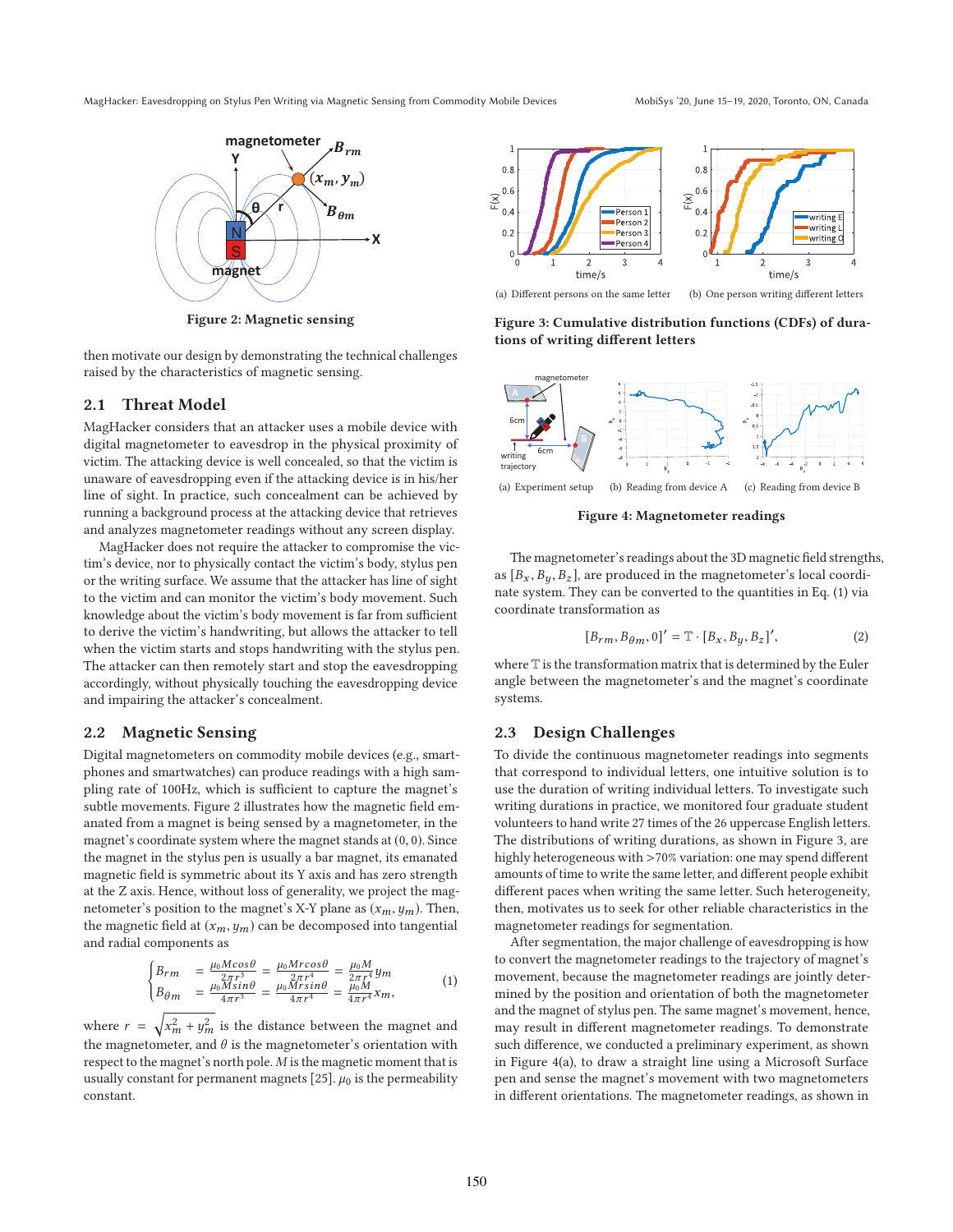

**Figure 5: Overall design of MagHacker**

Figure 4(b) and 4(c), are highly different from each other. In particular, the magnetometer readings from device A is also distorted from a straight line, because the angle between A's magnetometer and the magnet's north pole ( $\theta$  in Figure 2) keeps changing and results non-linear fluctuations of magnetic field. MagHacker addresses this challenge by investigating appropriate coordinate transformations between the magnetometer's and the magnet's coordinate systems.

## **3 MAGHACKER DESIGN**

As illustrated in Figure 5, MagHacker first divides the continuous 3D magnetometer readings into small segments, each of which corresponds to a letter being written. Afterwards, it individually translates the magnetometer readings for each letter to the corresponding handwriting trajectory via projection and coordinate transformation, to remove the distortions in the raw magnetometer readings. Such trajectory, then, is sent to a CNN classifier to be recognized.

#### **3.1 Segmenting Magnetometer Readings**

MagHacker segments the continuous magnetometer readings in two steps: first, it counts the number of letters and roughly locates each letter in the time series of magnetometer readings; then, it uses such rough knowledge about each letter to identify the boundaries of the corresponding segment of magnetometer readings. As shown in Figure 6(a), such segmentation builds on the fact that the speed of human's hand movement in writing increases in continuous strikes and decreases in turning points [27]. Since each English letter contains multiple strokes, the speed of hand movement changes more frequently when writing letters, but exhibits fewer changes in transition between letters and words.

To correctly measure heterogeneous frequencies of speed changes, for time series of magnetometer readings  $(B_x(t), B_y(t), B_z(t))$ , we first compute its changing speed as

$$
v_t^2 = (B_x(t+1) - B_x(t))^2 + (B_y(t+1) - B_y(t))^2
$$
  
+  $(B_z(t+1) - B_z(t))^2$ ,

and then apply Continuous Wavelet Transform  $(CWT)^2$  on the time series of  $\{v_t\}$ . From the spectrogram produced by CWT, let  $x_{ft}$  indicate the amplitude of its frequency component  $f$  at time  $t$ , we can compute the mean amplitude of all its  $N$  different frequency components as

$$
\mu_t = \sum_{f=f_{\min}}^{f_{\max}} x_{f t} / N,
$$

and each peak in the time series of  $\{\mu_t\}$  corresponds to a segment with highly frequent speed changes that indicates a different letter. The valleys of  $\{\mu_t\}$ , on the other hand, separate between letters and words. For example, the spectrogram corresponding to the handwriting of two words 'NO' and 'WAY', as shown in Figure 6(b), exhibits obvious separation between letters and the two words. The mean amplitudes, furthermore, exhibit 5 peaks as shown in Figure 6(c).

Since each letter is located by a peak of  $\{\mu_t\}$ , an intuitive idea is to use the valleys of  $\{\mu_t\}$  as boundaries of segments, as shown in Figure 6(c). This approach, however, may be ineffective in practice, because of the ignorance of transiting period between letters. Instead, more appropriate boundaries of each letter segment should be in the middle between each peak and valley of  $\{\mu_t\}$ . Details of deciding such boundaries will be described in Section 4.

#### **3.2 Translation into Writing Trajectories**

After segmentation, MagHacker projects the 3D magnetometer readings of each handwritten word onto a 2D plane, and then translates the segment of each letter in this word to the handwriting trajectory. An intuitive approach is to project to the  $B_x - B_y$  plane in the magnetometer's coordinate system, but may largely distort the produced handwriting trajectory due to the inconsistency between magnetometer readings and magnet's movement as shown in Section 2.3. For example, when the 3D magnetometer readings in Figure 7(a) are projected to the  $B_x - B_y$  plane, the projected trajectories can be hardly recognizable as shown in Figure 7(b).

Instead, our approach, as shown in Figure 7(a), is to choose the topmost (with the maximum  $B_y$ ), bottommost (with the minimum  $B_y$ ), leftmost (with the minimum  $B_x$ ) and rightmost (with the maximum  $B_x$ ) points ( $P_1, P_2, P_3, P_4$ ) on 3D magnetometer readings, and use the 2D plane defined by vectors  $(P_1, P_2)$  and  $(P_3, P_4)$  for projection. Since this plane intersects with most of the 3D magnetometer readings, using it for projection significantly reduces the distortion as shown in Figure 7(c).

The major challenge of translating the 2D magnetometer readings of an individual letter, as shown in Figure 7(c), is that the centroids of different letters (indicated by the red dots) in the word form a curvy line, even though humans usually write each word along a straight line. Such distortion is caused by the non-linear correspondence between the magnetometer readings and magnet's movement as shown in Section 2.3, and requests for different coordinate transformations to be applied to different letters. Details of such coordinate transformation will be described in Section 5.

## **4 DECIDING LETTER BOUNDARIES**

An intuitive approach to deciding the boundaries of magnetometer readings for different letters is to find the highest gradient among different frequency components in the CWT spectrogram.

<sup>2</sup>Although Short Time Fourier Transform(STFT) can analyze such speed changes over time, its performance depends on the choice of time window. However, using a fixed time window cannot analyze letters with heterogeneous writing durations. Instead,

CWT provides better flexibility on the time scale of frequency-domain analysis through its scaling factor [18].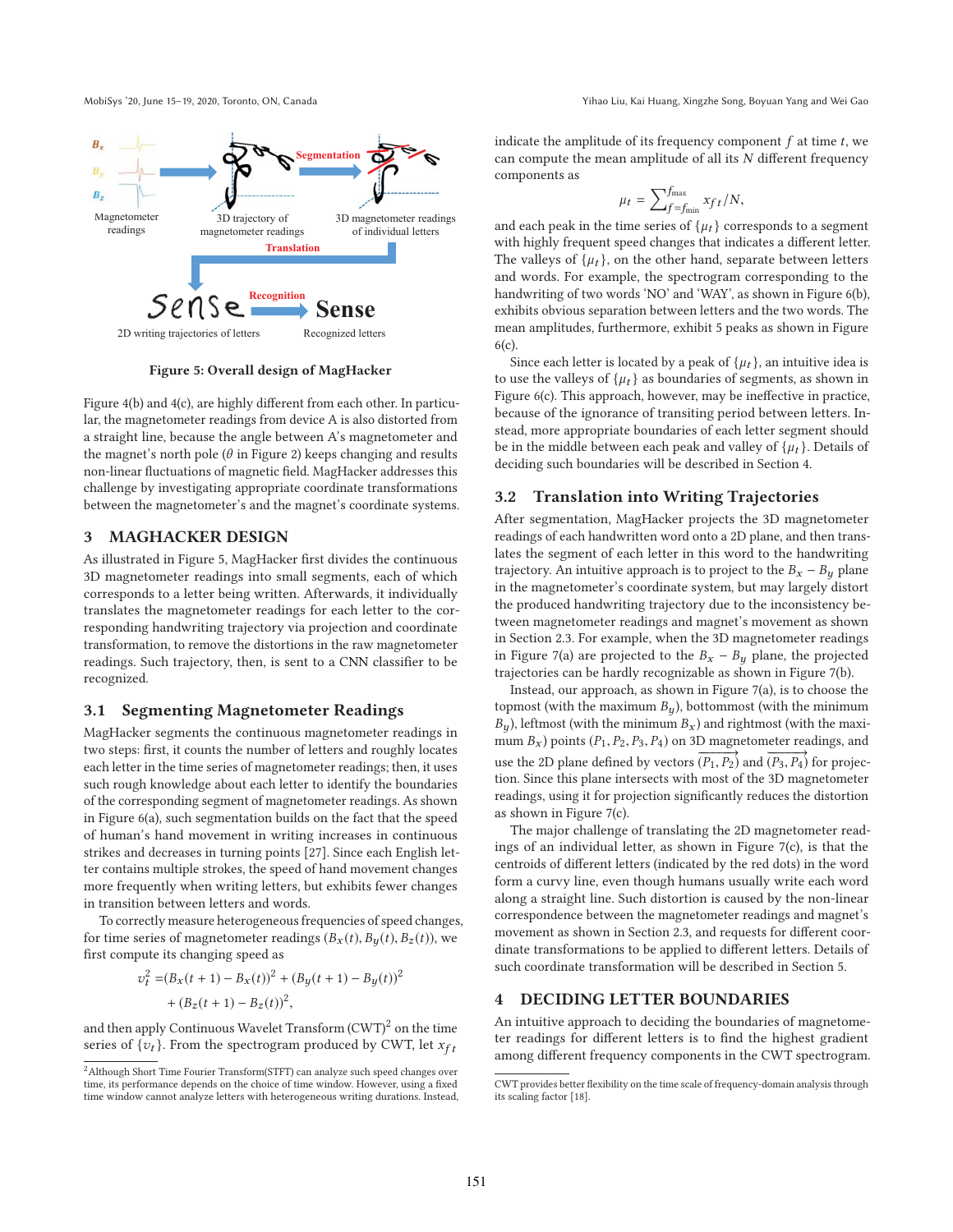



(a) Speed of hand movement while writing two letters 'MA' (b) CWT spectrogram of magnetoemter readings for two words 'NO' and 'WAY'



(c) Mean amplitude of different frequency components in the CWT spectrogram





**Figure 7: Translating the magnetometer readings of a word into handwriting trajectories**

As shown in Figure 8(a), such highest gradients are mostly found when starting and finishing writing letters, due to the sudden change in the speed of hand movement. However, such gradientbased approach may be inaccurate in some cases, because the highest gradient only corresponds to a single frequency component in the CWT spectrogram. The produced boundaries, as shown in Figure 8(a), are hard to be converted to specific time points.

Instead, as shown in Figure 8(b), MagHacker addresses this problem by investigating the mean amplitudes of different frequency components in the CWT spectrogram, and decides letter boundaries as the point with the highest derivative over time. More specifically, the average writing frequency of humans is 68 letters per minute [9], and each letter has 2-5 strokes. Thus in practice, we calculate such mean amplitudes over frequency components between 1.5Hz and 10Hz in the CWT spectrogram. The highest derivative after each valley of mean amplitudes can be considered as the starting point of writing the next letter, and such before each valley of mean amplitudes is the ending point of the previous letter.

#### **4.1 Removing Humans' Hand Motion**

In some cases, humans' hand will have extra motions when transiting between writing different letters: after completion of the previous letter, the writer's hand will lift up the pen and move horizontally before pinning down to the writing surface for the next letter. As a result, as shown in Figure 8(c), the highest derivative

is usually found in the period of hand motion due to the intense change in the speed of hand movement, and involves irrelevant magnetometer readings of hand motion into the segmented writing trajectories.

To solve this problem, we will detect such time periods of hand motions with a threshold. If the speed of hand movement at the highest derivative is higher than this threshold, the hand motion is detected. For example in Figure 8(c), the highest derivative at  $H_2$  is found to be during hand motion. The valley points before and after  $H<sub>2</sub>$ , namely A and B, are then detected as the starting and ending points of such hand motion, and B is used as the start of the next letter instead of  $H_2$ . The magnetometer readings during such hand motions (indicated in red as shown in Figure 8(d)), on the other hand, are removed from segmentation and letter recognition.

#### **4.2 Heterogeneity of Writing Speeds**

As shown in Section 2.3, durations of writing different letters are usually heterogeneous. On the mean amplitudes of CWT frequency components over time, a letter written with a longer duration corresponds to a deeper valley and wider peak, as shown in Figure 9. Therefore, when people are writing fast and cursively, the valleys will be too shallow to be recognized. We will further investigate the impact of such heterogeneous writing speeds on MagHacker's letter segmentation in Section 7.5.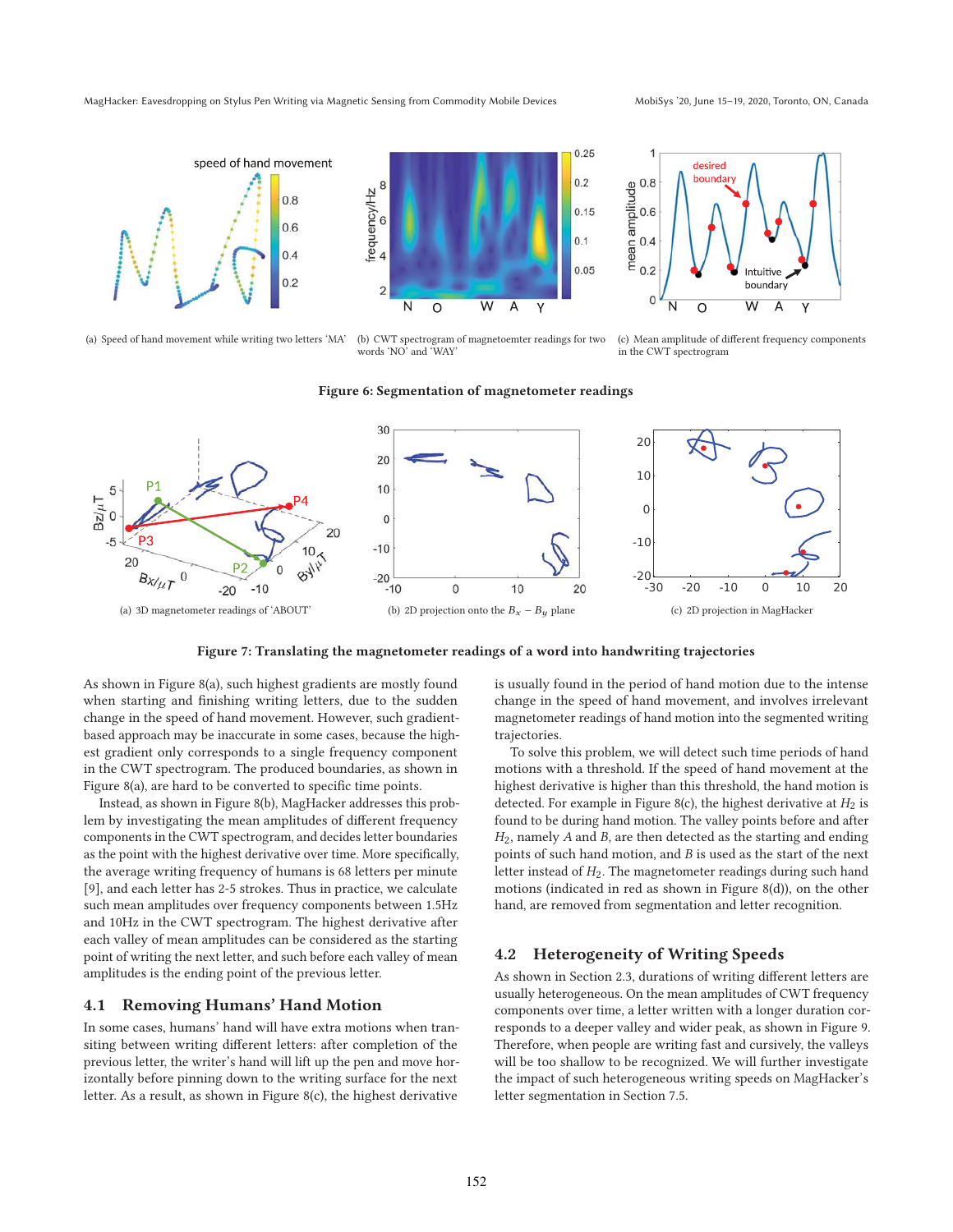

(a) CWT spectrogram of letters 'O' and 'U' (b) Mean amplitudes of frequency compo-(c) Humans' hand motion between letters (d) Removal of hand motions

nents

## **Figure 8: Deciding letter boundaries**



**Figure 9: Writing speeds in the word "COULD"**

## **5 COORDINATE TRANSFORMATION**

In practice, humans usually write letters in each word along a straight line from left to right. Without loss of generality, we consider this straight line of writing direction as the x-axis in the magnet's coordinate system. Our objective of coordinate transformation, then, is to restore the distorted coordinates of letter centroids in the same word, as shown in Figure 7(c) after projection, back to this straight line. Our basic approach, as shown in Figure 10(a), is to fit the distorted letter centroids in a word into an arc [39], and then transform each letter along the tangential direction of its centroid (indicated as red arrows) on the arc.



**Figure 10: Coordinate transformations**

In this way, for each 2D magnetometer reading  $(x, y)$  of a letter, its transformation will be

$$
\begin{cases} x_{new} = x\cos\theta - y\sin\theta \\ y_{new} = x\sin\theta + y\cos\theta, \end{cases}
$$
 (3)

where  $(x_{new}, y_{new})$  are the coordinates after transformation, and  $\theta$  is the angle between the letter centroid's tangential direction and the x-axis in the magnet's coordinate system. For the magnetometer readings shown in Figure 10(a), the writing trajectories after transformation are shown in Figure 10(b) and visibly recognizable.

|        | Lowercase   | Uppercase           | Percentage |
|--------|-------------|---------------------|------------|
| Same   | o,'r,'v,'w' | $W'$ . $O''$ . $W'$ | 15.4%      |
| Lower  | $i$ ; $i$   | 'A'X'               | 7.7%       |
| Higher | others      | others              | 79.8%      |

**Table 2: The height of the letter's start point compared to the letter's end point**

#### **5.1 Flipping Writing Trajectories**

After rotation, the letters might be upside down. MagHacker detects these cases and vertically flips the letters' writing trajectories as necessary, according to the height difference between the start point and end point of the letter's writing trajectory in the 2D plane. As shown in Table 2, most letters are written from top to bottom, and their start points will be at a higher position. For the other 20% of letters, most letters such as "O" and "i" can still be recognized even if they are upside down.

#### **5.2 Impact of Magnet's Orientation**

In handwriting, different humans tend to hold their pens with different orientations. The magnetometer readings, in this case, could be different because of the changes on the magnet's coordinate system. For example, Figure 11(a) shows the 3D magnetometer readings of writing the same word 'ABOUT' with a stylus pen orientation that has 120 degrees of difference from that in Figure 10. Nevertheless, the coordinate transformation approach in MagHacker can effectively remove such impact of different orientations, because different orientations of the pen only impact the rotation of magnetometer reading from the magnetometer's coordinate system to the magnet's coordinate system. Since different letters in a word are always being transformed back to a straight line along the x-axis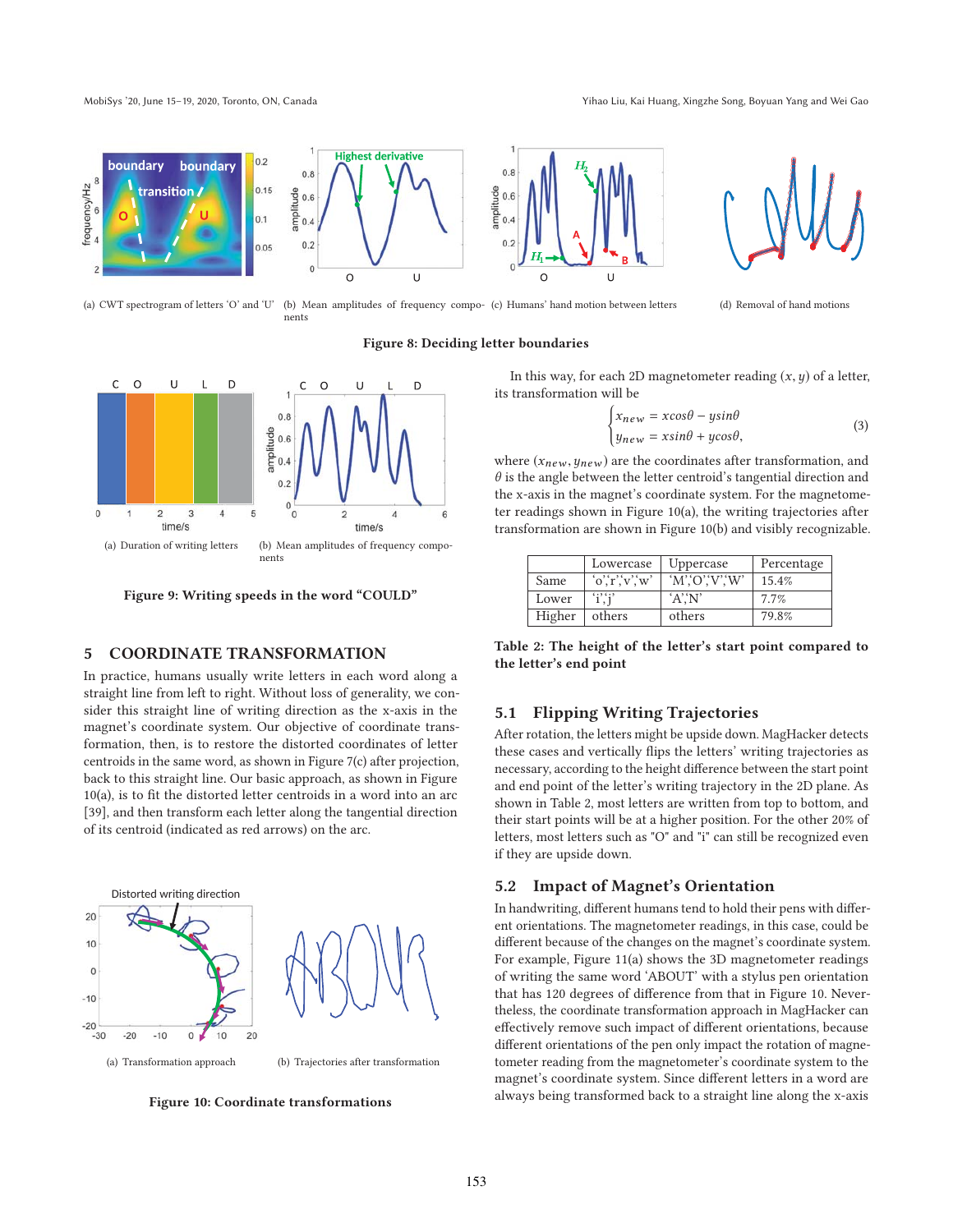

(a) Reading with a different pen orientation (b) Transformed writing trajectories

#### **Figure 11: Impact of stylus pen's orientation**

in the magnetometer's coordinate system, MagHacker can produce similar writing trajectories for letters being written with different pen orientations. For example, the transformed writing trajectories from the magnetometer readings in Figure 11(a), as shown in Figure 11(b), are very similar to the trajectories in Figure 10(b).

#### **5.3 Varying Distances from Magnetometer**

When writing multiple letters, the distance between the magnet and the magnetometer constantly varies. The magnetic field's strength at the magnetometer, hence, keeps changing and results in different contour sizes of letters' writing trajectories. For example as shown in Figure 12, if we write towards the magnetometer, the contour size of letters grows bigger. Otherwise, such size becomes smaller. To prevent such heterogeneity of contour sizes from affecting the accuracy of letter recognition, we scale them to the same size before letter recognition. For each point  $(x_i, y_i)$  on the letter's writing trajectory, the scaling equation is

$$
\begin{cases} x'_i = (x_i - x_{\min})/(x_{\max} - x_{\min}) \\ y'_i = (y_i - y_{\min})/(y_{\max} - y_{\min}), \end{cases}
$$

where  $x_{\min}$  and  $x_{\max}$  are the minimum and maximum X-axis coordinates on the trajectory, and  $y_{\text{min}}$  and  $y_{\text{max}}$  are similarly defined.

#### **6 LETTER RECOGNITION**

MagHacker applies the writing trajectories of individual letters to a CNN classifier to recognize these letters. One intuitive approach to training the CNN classifier is to use the handwriting samples produced by the attackers<sup>3</sup>, but may easily overfit the trained CNN model due to the limited amount of training data. Instead, MagHacker augments the training data by incorporating 1) the printed letters with different fonts and 2) online datasets of handwritten letter images [4].

#### **6.1 CNN Classifier Design**

Being different from existing work that uses the time series data to train the classifier [37, 42], MagHacker converts the writing trajectory of each letter into a thumbnail image and then uses these images to train the CNN classifier. In this way, MagHacker can efficiently resist again the impact of humans' heterogeneous writing habits in practice. For example, some people use to write the letter 'O' clockwise and some others prefer to write 'O' counterclockwise. Although the two cases produce the same thumbnail



**Figure 12: Different contour sizes of letters**

images of writing trajectory, they correspond to totally different time series of magnetometer readings. Similarly, different people tend to write some letters with different sequences of strokes, such as 'E' and 'F'.



**Figure 13: CNN classifier in MagHacker**

Our CNN classifier design is shown in Figure 13. Following the specification in the MNIST dataset [26], we resize each image of writing trajectory to a  $28 \times 28$  thumbnail for both training and inference phases. To train the CNN classifier, we calculate the convolutions twice to get 64 feature maps, and compress that data with a subsampling process. The subsampled feature maps are then flattened to be a fully connected neural network and trained with the input images until it converges. A similar process undergoes for inference, and the output is the one-hot code among the letter alphabet.

#### **6.2 Augmenting the Training Data**

We augment the training dataset by pre-training the CNN with printed letters of different fonts. We use all the default 138 font files provided by Windows 10 and 62 online files of handwriting fonts to generate 200 training samples for each letter. To better mimic the possible distortions of handwriting trajectories being translated from magnetometer readings, we randomly rotate, shift, shear and zoom each sample, before applying them for training. Note that such training is an one-time effort and could be done by the attacker offline, and there is hence no extra cost for the attacker at run-time. This pre-trained CNN model is then used to take inputs of magnetometer readings for further training, as described in Section 6.1.

<sup>&</sup>lt;sup>3</sup>We assume that multiple attackers could collude to contribute such training data.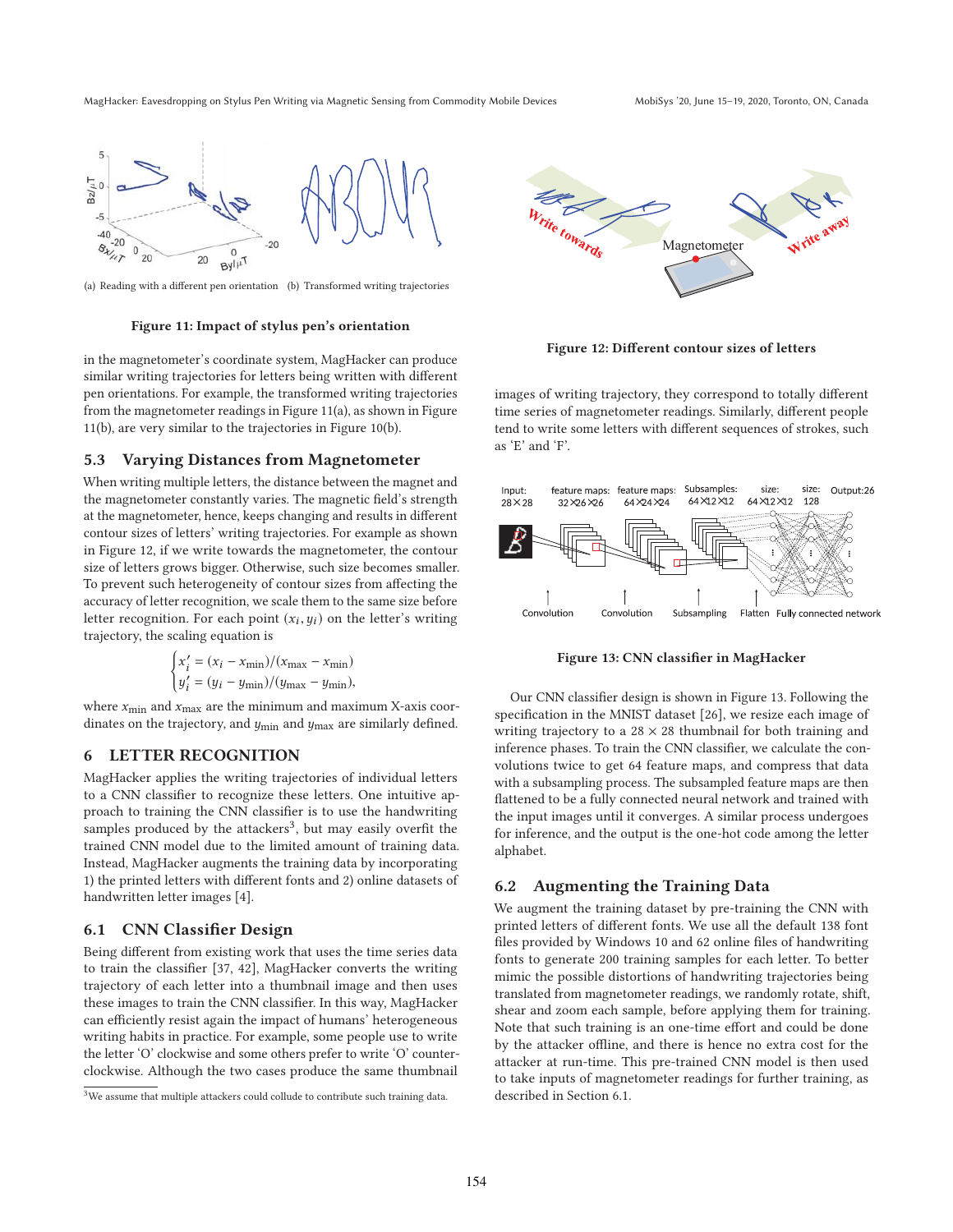MobiSys '20, June 15-19, 2020, Toronto, ON, Canada Yihao Liu, Kai Huang, Xingzhe Song, Boyuan Yang and Wei Gao

## **7 PERFORMANCE EVALUATION**

We evaluate the performance of MagHacker in recognizing the handwriting of five graduate student volunteers with different writing patterns and habits. All experiments are being conducted in a 10m×10m office. Every student volunteer, as shown in Figure 14, uses a stylus pen to write English letters over the LCD screen of a tablet, and a smartphone (iPhone Xs or Google Pixel 2 XL) is then placed nearby for eavesdropping. The size of letters being written is  $2 \text{cm} \times 2 \text{cm}^4$ , and the distance between the eavesdropping device and the victim device varies between 5cm and 20cm<sup>5</sup>. Since the eavesdropping device does not produce any audible sound, screen display or disturbance to the victim device, in practice it could be casually placed by the attacker without producing any vigilance of the victim.





**Figure 15: Illustration of practical letter segmentation. Lines in red indicate the transition between letters that should be removed from writing trajectories.**



**Figure 16: Errors of Letter Segmentation**

**Figure 14: Experiment setup**

In each experiment, the volunteer starts holding the stylus pen with a random orientation and then consecutively writes three English letters in the form of  $L_1L_2L_1$ , where both  $L_1$  and  $L_2$  iterate through the alphabet and each three-letter series is repetitively written for five times. In this way, every student volunteer covers all the possible transitions between letters, and contributes  $26 \times 26 \times 3 \times 5 = 10,140$  handwriting trajectories of different letters. Writing trajectories of uppercase and lowercase letters are separately collected.

All the magnetometer readings are transmitted to a desktop PC for data processing and recognition. For each student volunteer, we use the other four volunteers' handwriting trajectories as the training data to train the CNN classifier using the Keras package of Tensorflow [35] and run it on Ubuntu 18.04. Then, we use the classifier to recognize this student volunteer's handwriting. The experiment result is averaged over the five volunteers.

## **7.1 Performance of Letter Segmentation**

According to Section 4, the performance of letter segmentation in MagHacker is determined by whether the transition periods between letters can be completely removed from the writing trajectories. For example, compared with to ideal segmentation over

the three-letter series 'BBB' in Figure 15(a), the practical segmentation results as shown in Figure 15(b) could be imperfect in some cases, and the remaining magnetometer readings during transitions between letters may lead to wrong recognitions of letters.

To evaluate the performance of letter segmentation, we compare the results of letter segmentation in MagHacker with those of ideal segmentation, and compute the segmentation errors as the percentage of the difference between the two. To obtain magnetometer readings with ideal segmentation, we manually monitor and record the starting and ending timestamps for every letter that the student volunteers are writing.

The average errors when segmenting different three-letter series are shown in Figure 16. For example, the number at 'c' in x-axis and 'w' in y-axis indicates the error when segmenting the three-letter series 'cwc'. From Figure 16 we can see that, our proposed approach to letter segmentation can correctly identify letter boundaries and remove transition periods in most cases, and the average segmentation errors for lowercase and uppercase letters are 3.51% and 3.77%, respectively.

On the other hand, segmentation errors are more likely to occur in transition between certain letters, due to the specific shapes of these letters. For example, when transiting from 'c' to 'e', people tend to move the pen directly from the end of 'c' to the start of 'e' and hence make it difficult to find letter boundaries. Similarly, when transiting from 'S' to 'I', the end of hand motion in transition and the first vertical stroke in writing 'I' are usually connected and hard to be distinguished from each other. Nevertheless, these special cases are very few and have negligible impact on the overall performance of MagHacker's letter segmentation.

 $\rm ^4This$  size matches most cases of handwriting inputs using stylus pens. For example, iPhone Xs uses the bottom half of screen area for handwriting input, with a size of 6cm×7cm. Most mobile tablets (e.g., Microsoft Surface Pro), on the other hand, require the minimum size of handwritten letters to be large enough for accurate handwriting recognition.

 $^5$ Such distance is measured between the eavesdropping device's magnetometer and the center of letter being written on the victim device.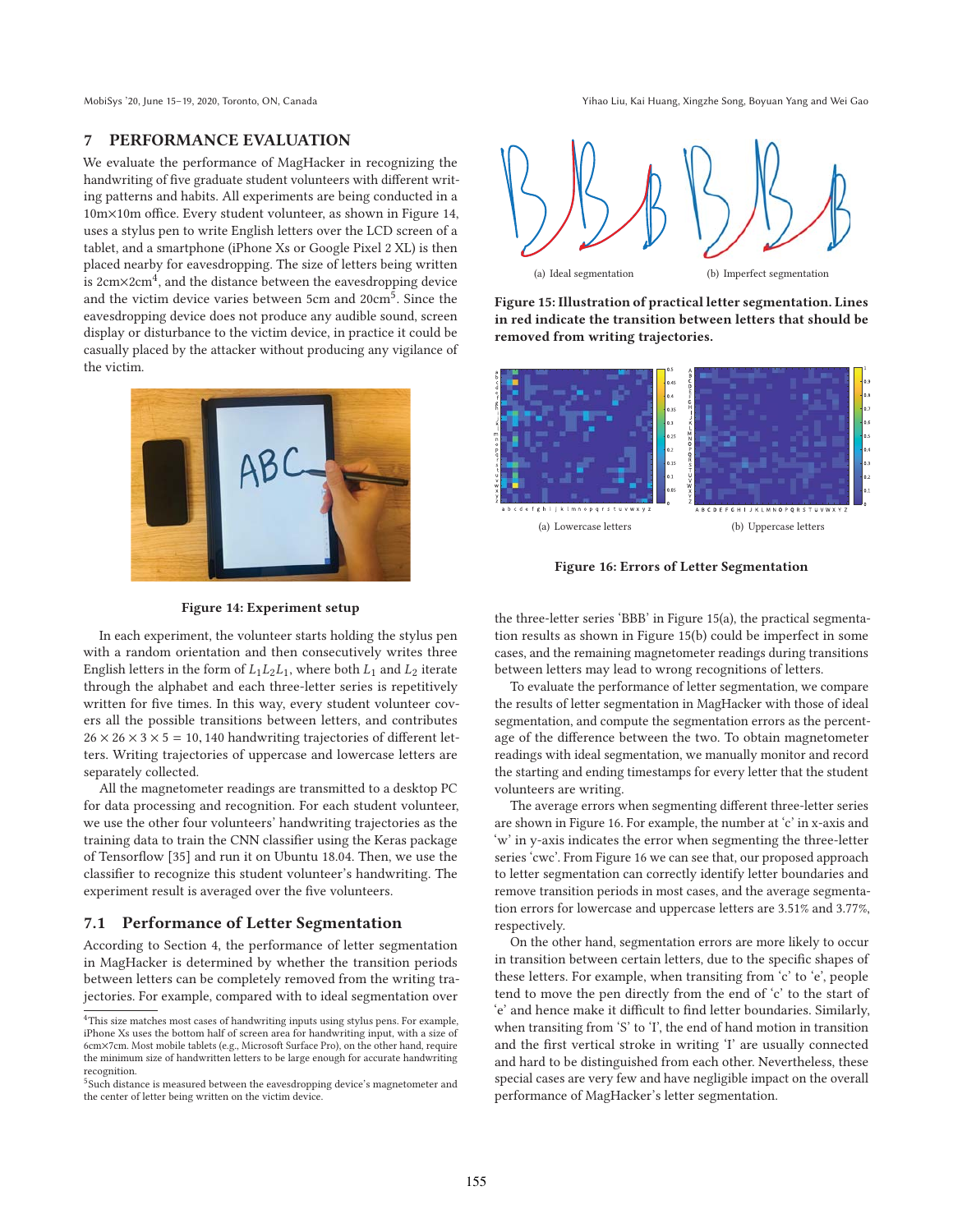(a) Recognizing lowercase letters (b) Recognizing uppercase letters

**Figure 17: Recognition accuracy with ideal segmentation**



**Figure 18: MagHacker's eavesdropping accuracy**

## **7.2 Performance of Coordinate Transformation**

The eavesdropping accuracy of MagHacker is mainly determined by the performance of our proposed coordinate transformation approach in Section 5. We evaluate its performance by examining the accuracy of recognizing the transformed magnetometer readings with ideal segmentation. The recognition accuracy for lowercase and uppercase letters, as shown in Figure 17, is 84.16% and 88.69%, respectively. Such higher accuracy demonstrates that the distorted magnetometer readings, in most cases, can be correctly restored to recognizable writing trajectories after coordinate transformation.

On the other hand, the accuracy of letter recognition is affected by the ineffective coordinate transformation in certain cases. For example, when we did not completely remove the hand motion trajectory between the vertical stroke and the top dot in letter 'j', the shape of 'j' looks very differently from the printed letter and could be easily misclassified. Similarly, the hand motion trajectory from the end of the first stroke in 'K' to its second stroke makes 'K' look like "R". Thus, we have low accuracy on both cases.

## **7.3 Eavesdropping Accuracy**

MagHacker's eavesdropping accuracy may be impaired by the imperfect segmentation as shown in Section 7.1 and could hence be lower from the results being shown in Section 7.2 with ideal segmentation. However, the results in Figure 18 show that such performance degradation is very limited: MagHacker's eavesdropping accuracy can achieve 77.74% for lowercase letters and 80.10% for uppercases letters, respectively, and only experiences 6% and 8% degradation due to letter segmentation errors. In particular, note that most segmentation errors concentrate on recognizing few letters such as 'j', 'F' and 'V'.

Furthermore, Table 3 shows that such eavesdropping accuracy could be consistently retained over each individual student volunteer, with a variance smaller than 5%. Such variance is mainly caused by their different writing habits, such as the sequence of strokes when writing letters, different orientations holding the stylus pen, and different speeds when writing the same letter. Nevertheless, in the worst case, the eavesdropping accuracy is always higher than 70% for lowercase letters and 75% for uppercase letters.

| Volunteer index                                                 |  |  |         |
|-----------------------------------------------------------------|--|--|---------|
| Lowercase letters    85.60%   73.13%   72.58%   80.08%   77.30% |  |  |         |
| Uppercase letters    81.76%   75.01%   82.35%   81.90%          |  |  | 179.49% |

**Table 3: Recognition accuracy on individual student volunteers**

In practice, humans' handwriting is mostly limited among legitimate English words, over which only a small portion of letter combinations could possibly appear. Individual errors of letter recognitions, in such cases, could be corrected by spell checking that is widely available in editing software (e.g., Microsoft Word). To investigate such recognition accuracy over legitimate words, we ask student volunteers to write the top-100 frequently used English words [5] with different lengths that range between 3 and 7, and only consider a word as correctly recognized if all its letters are correctly recognized after spell checking. Experiment results in Table 4 show that the recognition accuracy over these words ranges between 75% and 80%. In particular, even when the word length increases to 7 and greatly increases the difficulty in spell checking and correction, MagHacker can still have 75% accuracy in recognizing these long words. These results are important and demonstrate MagHacker's potential in eavesdropping and recognizing humans' handwriting inputs in practical conditions.

| Word le  |                                         |  |       |
|----------|-----------------------------------------|--|-------|
| Accuracy | $81.7\%$   81.7%   80.8%   78.7%   75.1 |  | $1\%$ |

**Table 4: Recognition accuracy over legitimate words**

## **7.4 Impact of the Eavesdropping Distance**

The strength of magnetic field being produced by the stylus pen's magnet decays over distance. When the magnet is further away from the magnetometer, the magnetic field becomes weaker and hence brings more noise in the magnetometer readings. In all the experiments above, we fix the distance between the attacking device and victim device to be 10cm.

On the other hand, when the eavesdropping distance enlarges, its impact on the eavesdropping accuracy is shown in Figure 19. MagHacker can effectively retain the eavesdropping accuracy at 70% when the eavesdropping distance enlarges to 15cm. When the distance further enlarges to 20cm, the decay of magnetic field strength produces extra errors in letter segmentation, and the eavesdropping accuracy drops to 60%. In these cases, MagHacker can still further improve its recognition accuracy when being applied among legitimate English words.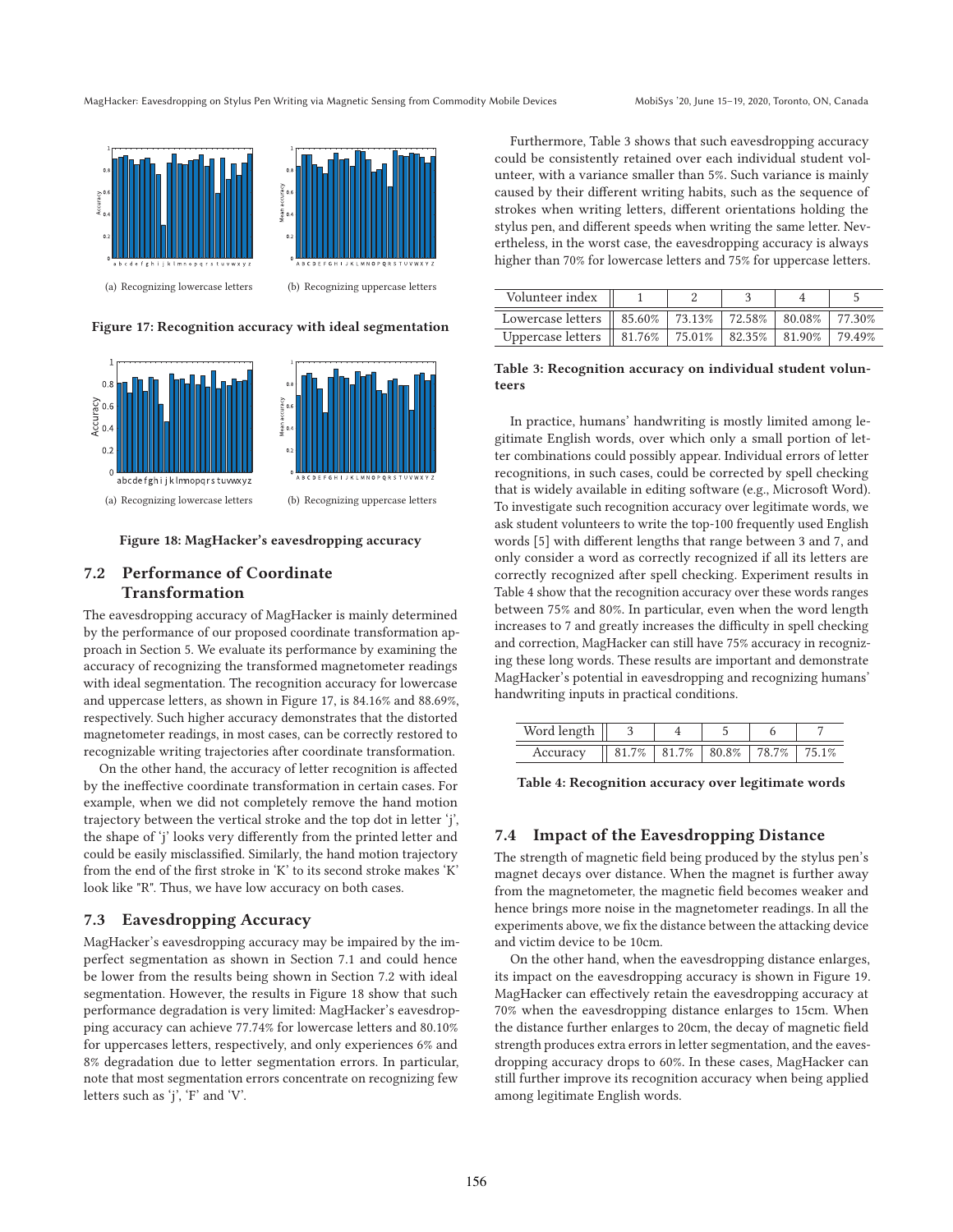

**Figure 19: The impact of eavesdropping distance**



**Figure 20: The impact of different writing speeds**

## **7.5 Impact of Writing Speed**

The duration of writing each letter will significantly impact the detection of letter boundaries, and the segmentation algorithm may misdetect the number of letters in a word when people are writing fast. To evaluate the impact of such different writing speeds on the eavesdropping accuracy, we let the student volunteers to write the top-20 frequently used words [5], whose length ranges from 3 to 7, in fast, normal and slow speeds: the fast speed is to write three letters per two second, the slow speed is to write four letters per three seconds, and the normal speed is to write one letter per second.

Experiment results in Figure 20 show that the recognition accuracy of MagHacker can be reliably retained to be >75% when the writing speed does not exceed 1 letter/sec (normal speed), and only experience significant performance degradation if the handwriting speed is very fast. In practice, this fast speed already exceeds the normal range of humans' handwriting (especially using stylus pens over LCD screens), and only appears over casual cursive writing or fast short typing.

## **7.6 Eavesdropping with Different Positions and Orientations**

As stated in Section 2.3, the magnetometer readings are jointly determined by the position and orientation of both the magnetometer and the magnet of stylus pen. To evaluate the impact of such different positions and orientations on the eavesdropping accuracy, we put the eavesdropping device at 4 different locations and also change its orientation at each location, as shown in Figure 21(a). The eavesdropping distance  $(d)$  is 10cm and normal writing speed is used in all cases.

MobiSys '20, June 15-19, 2020, Toronto, ON, Canada Yihao Liu, Kai Huang, Xingzhe Song, Boyuan Yang and Wei Gao



**Figure 21: Eavesdropping with different positions and orientations**

The average eavesdropping accuracy over all the three-letter series, as shown in Figure 21(b), exhibits little variance for both lowercase and uppercase letters. Noticeable degradation in eavesdropping accuracy (around 10%) is only noticed for position A, where the tablet's speaker is on the line of sight between the stylus pen and magnetometer and hence disturbs the magnetic field being produced. The eavesdropping accuracy for all other three cases, on the other hand, is always higher than 80%. These results demonstrate that our proposed approach to coordinate projection and transformation can effectively eliminate the impact of different magnet orientations.

## **7.7 Power Consumption of Eavesdropping**

MagHacker requires continuous magnetometer readings to acquire the handwriting trajectories, and hence consumes extra power on the eavesdropping device. To evaluate such amount of extra power being consumed by eavesdropping, we keep the eavesdropping smartphone's magnetometer running at different sampling rates, and then compare the speed of power consumption with that of the smartphone's idle status. In both cases, the smartphone's screen is always on with 50% light intensity, and all the experiments are done without wireless connections and other background services.



**Figure 22: Power consumption of MagHacker**

The experiment results in Figure 22 show that MagHacker is very energy-efficient. With a fully charged smartphone, continuously using its magnetometer for 3 hours consumes less than 20% of the smartphone's battery power. In particular, such power consumption varies over different smartphone models, and Figure 22(b) shows that the Google Pixel 2 XL smartphone running Android 10 has faster power consumption. The basic reason for such difference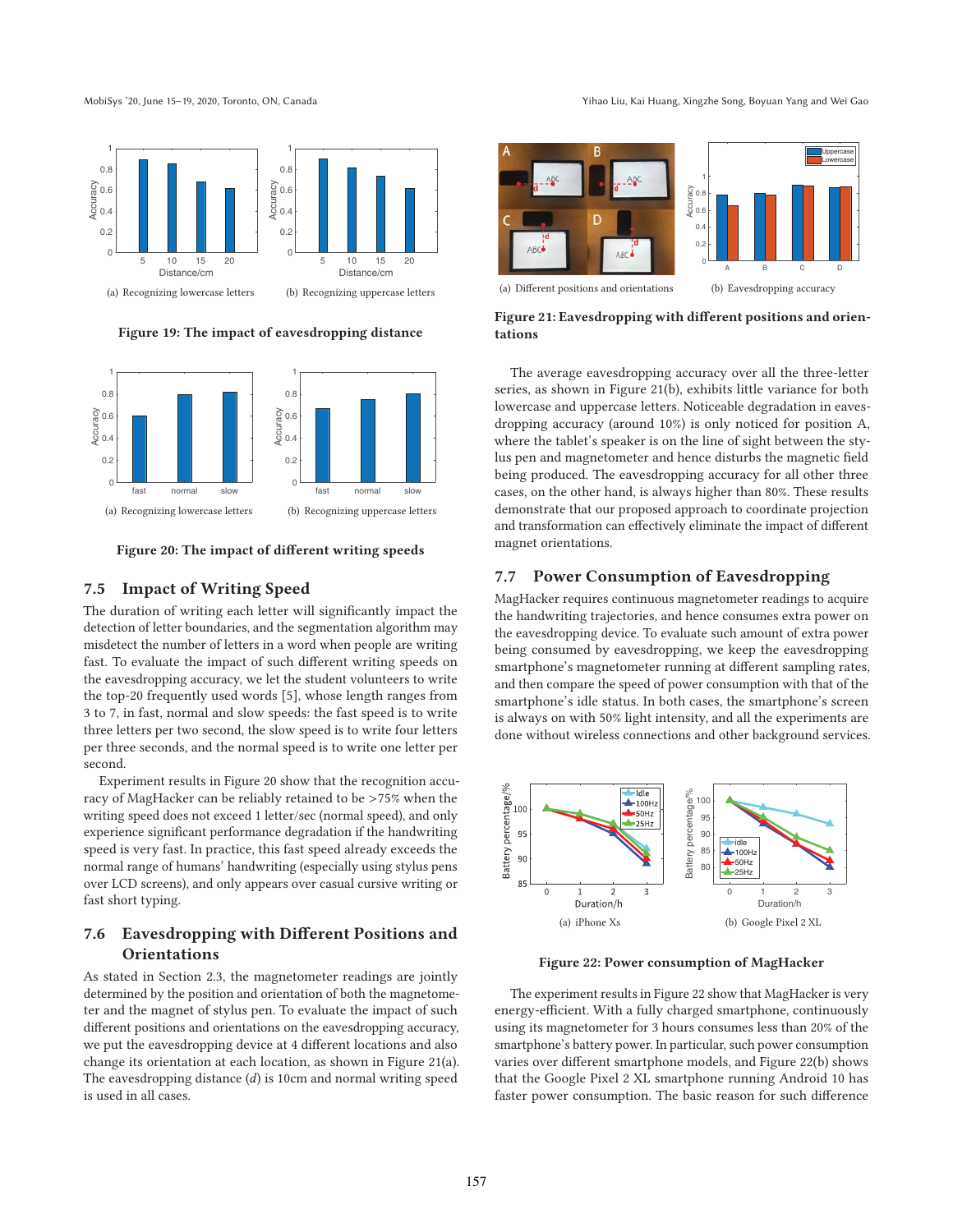



**Figure 23: Other stylus pen models being evaluated**

lies in their different mobile OSes being used: accessing magnetometer in Android OS has to go through its Sensor service that is implemented as a mobile middleware, and hence incurs higher system overhead. Such sensor access over iOS, comparatively, is more power efficient.

Besides, due to the low sampling rate of magnetometers, the data size of magnetometer readings is very small and hence incurs a negligible amount of energy consumption when being transmitted to the desktop PC for data processing and letter recognition.

## **7.8 Eavesdropping on Different Stylus Pen Models**

We expect that MagHacker can be generally used to eavesdrop different stylus pen models. To examine such generality, we also tested the MagHacker's eavesdropping accuracy over Adonit Snap 2 Pen [1] and Maglus Pen [2], which are shown in Figure 23 and are both widely used products on market. As shown in Figure 24, when the eavesdropping distance is 10cm, the eavesdropping accuracy over these two stylus pen models is higher than 80% in most cases, and the average accuracy of these two pen models is 87.11% (Adonit Snap 2: 84.80% for lowercase and 89.41% for uppercase) and 89.39% (Maglus: 87.57% for lowercase and 91.20% for uppercase), respectively. These results demonstrate that MagHacker can be generally applied to different eavesdropping scenarios in practice.



**Figure 24: Accuracy over other stylus pen models**

#### **7.9 Eavesdropping in Different Environments**

Magnetic field sensing obviously will not be affected by most types of surrounding objects or obstacles, such as books, clothes, etc. In our previous experiments, each volunteer collects data at difference

**Figure 25: Eavesdropping in Different Environments**

places, e.g. they collect the data on their lab table with different surrounding objects. These environments are usually surrounded by different types of electrical devices or other objects with metal components. We specifically select one volunteer and require him to wear a metal watch on his left wrist when collecting the first half of his data in the experiment at the beginning of Section 7.

The eavesdropping accuracy under these environments, as shown in Figure 25, experiences very little variation. These results demonstrate that MagHacker has very good adaptability to the environmental dynamics, even with nearby metal objects being present. In practice, the attacker can place the eavesdropping device under different covers (e.g., boxes, clothes, paper, etc), and achieve good concealment without impairing the eavesdropping accuracy.

## **8 RELATED WORK**

**Eavesdropping on handwriting.** Early methods suggest to eavesdrop on humans' handwriting with hidden cameras [13, 23, 24, 34], but need to be in the victim's physical proximity with line of sight. The real-time processing of the captured images, on the other hand, also incurs high computing overhead. Research efforts have been made to eavesdrop on humans' handwriting by monitoring the audible sound or body motions produced by handwriting. For example, the rubbing sound between the pen nib and the writing surface could be captured and analyzed for eavesdropping [16, 42], which however, only works in highly quiet indoor environments with minimum ambient noise. IMU data readings from a smartwatch can also be applied to deep learning models for eavesdropping [22, 37], but requires the smartwatch to be compromised and worn on the victim's writing hand. In contrast, MagHacker can effectively launch the eavesdropping attack from distance, and can ensure the accuracy of eavesdropping in diverse environmental settings.

Advanced wireless sensing techniques validated that humans' hand gestures could lead to fluctuations of the wireless signals on the air, and can hence be derived from signal characteristics, such as Doppler shift [8, 20, 43] and Channel State Information (CSI) [28, 41, 44]. These characteristics could be potentially used for eavesdropping, but can only be captured with specialized RF hardware that is expensive. They are also susceptible to the environmental dynamics such as channel fading and multipath. In contrast, MagHacker can be easily executed from commodity mobile devices, and the magnetic field produced by the magnet has been proved to be less affected by the surrounding objects.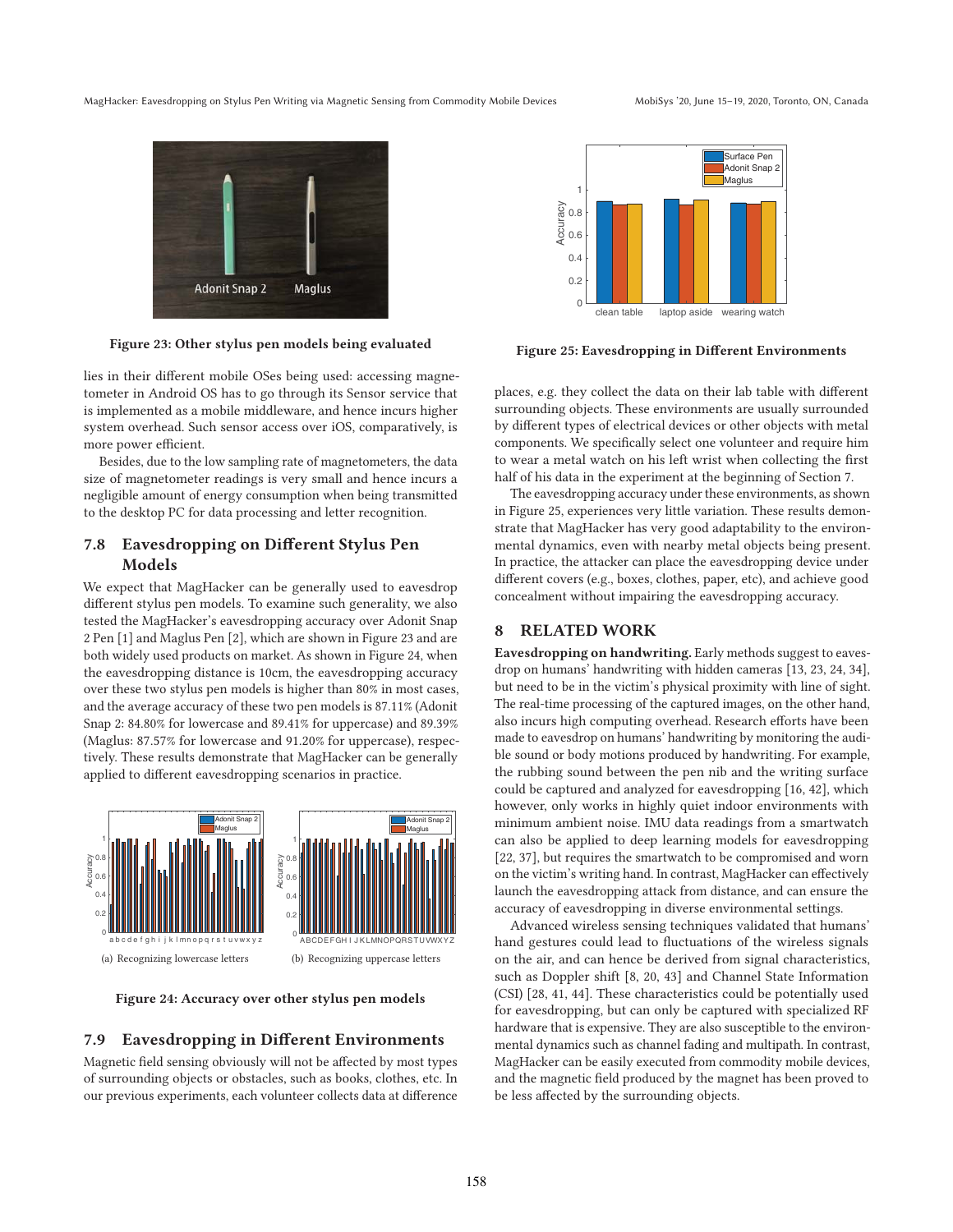**Magnetic sensing.** Tracking the 2D or 3D movement of a magnet usually requires multiple magnetometers [11, 12, 19], so as to precisely estimate all the six degrees of freedom (DOF) in the magnet's movement. Existing work on tracking a magnet's movement with a single magnetometer, on the other hand, needs help from other sensors on the victim, such as IMU sensors [40] or a secondary magnet [6] to provide information about the primary magnet's orientation. These existing techniques, hence, cannot be applied to commodity mobile devices without adding extra hardware or physically contacting with the victim.

**Letter segmentation in handwriting recognition.** An intuitive approach to letter segmentation is to detect vertical movements of the pen, which only happen in the start and end points of writing letters [21, 30]. Such detection, however, requires IMU readings that are usually unavailable from stylus pens. Others use a pre-defined time window to detect transition between letters [14, 42], but are very sensitive to the heterogeneous writing habits among humans. MagHacker, instead, exploits the frequency-domain features of the magnet's movement, and can hence be generally applied to humans with different writing habits.

## **9 DISCUSSIONS AND FUTURE WORK**

In this section, we discuss the potential pitfalls and limitations of MagHacker, as well as how such eavesdropping attack could be effectively defended.

**The Eavesdropping Distance:** The attack design of MagHacker focuses on scenarios in crowded public places, such as public libraries, markets or transportation systems, where people are close to each other even without any social interaction. In these cases, MagHacker enables eavesdropping without attracting victim's attention, because of its adaptability shown in Section 7.9 that brings great concealment. For example, the eavesdropping device could be carried by the attacker under cover, or be placed by the attacker in the public place that he/she shares with the victim (e.g., table).

On the other hand, results in Section 7.4 show that MagHacker's eavesdropping accuracy will drop to <70% when the eavesdropping distance extends to 15-20cm, and hence impairs MagHacker's applicability in certain scenarios. The major reason of such drop is the decay of magnetic field strength over distance. One possibility of combating such decay is to use multiple magnetometers with known positions for extra signal calibration, and this can be realized by using multiple mobile devices owned by the attacker. We will further explore this possibility in our future work.

**Recognizing Non-Letter Characters:** Although our evaluations and discussions in this paper focus on English letters, MagHacker can be easily extended to recognizing handwritten non-letter characters (e.g., numbers and special characters), by incorporating them into the training data of CNN classifier. Similarly, MagHacker can also recognize different English fonts and letters written with different variants (e.g., 'z' and '7' with an extra middle stroke).

**Recognition of Cursive Writing:** The design of MagHacker assumes that humans individually write each letter without cursive writing. This design can be further extended to recognizing cursive writing by being applied to existing approaches in handwriting recognition. For example, a common method to recognize cursive

writing is to train a Hidden Markov Model that segments each letter into strokes and try different combinations of strokes for recognition [7, 14, 33], and can be well integrated with the letter segmentation approach in MagHacker.

**Mixing Uppercases and Lowercases:** In this paper, we train two CNN classifiers in MagHacker to recognize uppercase and lowercase letters, separately. However in practical handwriting, both uppercase and lowercase letters may appear in the same word, e.g., the first word in a sentence. Some traditional methods judge whether a letter is uppercase or lowercase according to its size [17], but may not be applicable to magnetometer readings that naturally result in different letter sizes as described in Section 5.3. Instead, MagHacker can efficiently address such mixed cases via its coordinate transformation and scaling, which remove such impact of heterogeneous letter sizes.

**Eavesdropping from Victim's Device:** If the victim's mobile device being used for handwriting with stylus pen (e.g., tablets) has a built-in magnetometer, MagHacker can also be implemented as a malware and injected to the victim's device for eavesdropping via the local magnetometer. Such eavesdropping can achieve higher accuracy due to the close distance between the pen magnet and the magnetometer. Furthermore, accessing the magnetometer, being similar to IMU sensor access, is unrestricted in most of today's mobile OSes (e.g., iOS and Android). Such malware injection, hence, is much easier and does not need to compromise the victim device's OS. We will investigate this attack as our future work.

**Possible Defenses:** This eavesdropping attack is purely passive and hence hard to be detected by the victim. The most effective defense against such eavesdropping attack, instead, is to apply magnetic shielding on stylus pens, but may be practically expensive or greatly increase the pen's weight. Another alternative is to intentionally obfuscate the magnetic field produced by the stylus pen's magnet, so that the trajectories of magnetometer readings are not recognizable. Being different from existing RF or location obfuscation techniques [10, 38], alternating the magnetic field is much harder and requires extra hardware. For example, another magnet could be attached to the victim's device for obfuscation but may affect certain device functionality (e.g., gyroscope sensing). An electromagnet is a better option, but may be power hungry.

## **10 CONCLUSION**

In this paper, we present MagHacker, a new sensing system that allows an attacker to precisely eavesdrop humans' handwriting with their stylus pens from distance. MagHacker has been proved to achieve high eavesdropping accuracy over an eavesdropping distance up to 20cm, and can well adapt to different types of environmental dynamics and humans' writing patterns. MagHacker's applicability in practice could be further examined over a larger variety of English words and with more participants in different backgrounds, and these examinations could be our future work.

## **ACKNOWLEDGMENTS**

We thank our shepherd Wenyao Xu and anonymous reviewers for their comments and feedback. This work was supported in part by the National Science Foundation (NSF) under grant number CNS-1617198, CNS-1812399 and CNS-1812407.